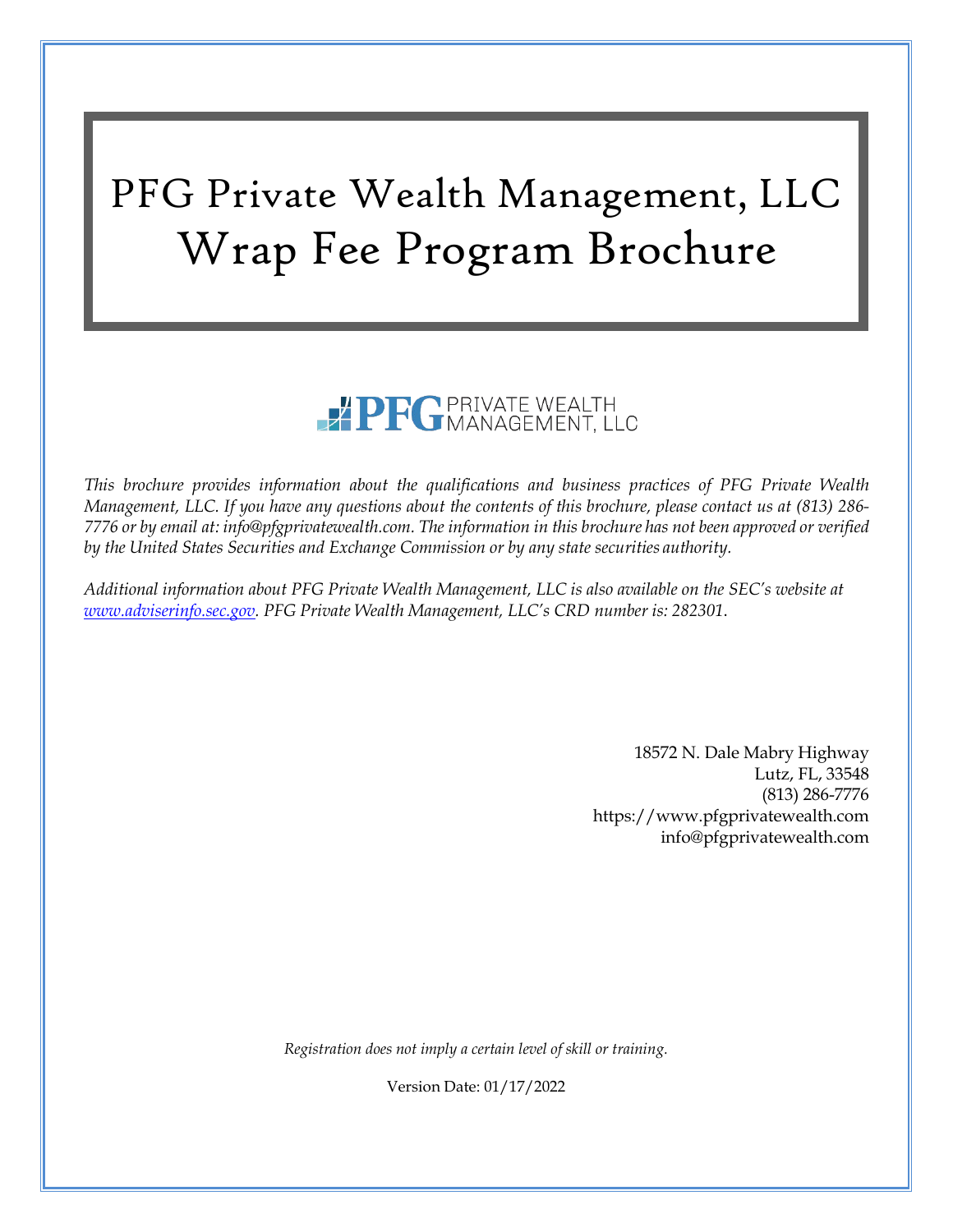# **Item 2: Material Changes**

<span id="page-1-0"></span>The material changes in this brochure from the last annual updating amendment of PFG Private Wealth Management, LLC on March 2, 2021 are described below. Material changes relate to PFG Private Wealth Management, LLC's policies, practices or conflicts of interests. There are no material changes to report for this annual update.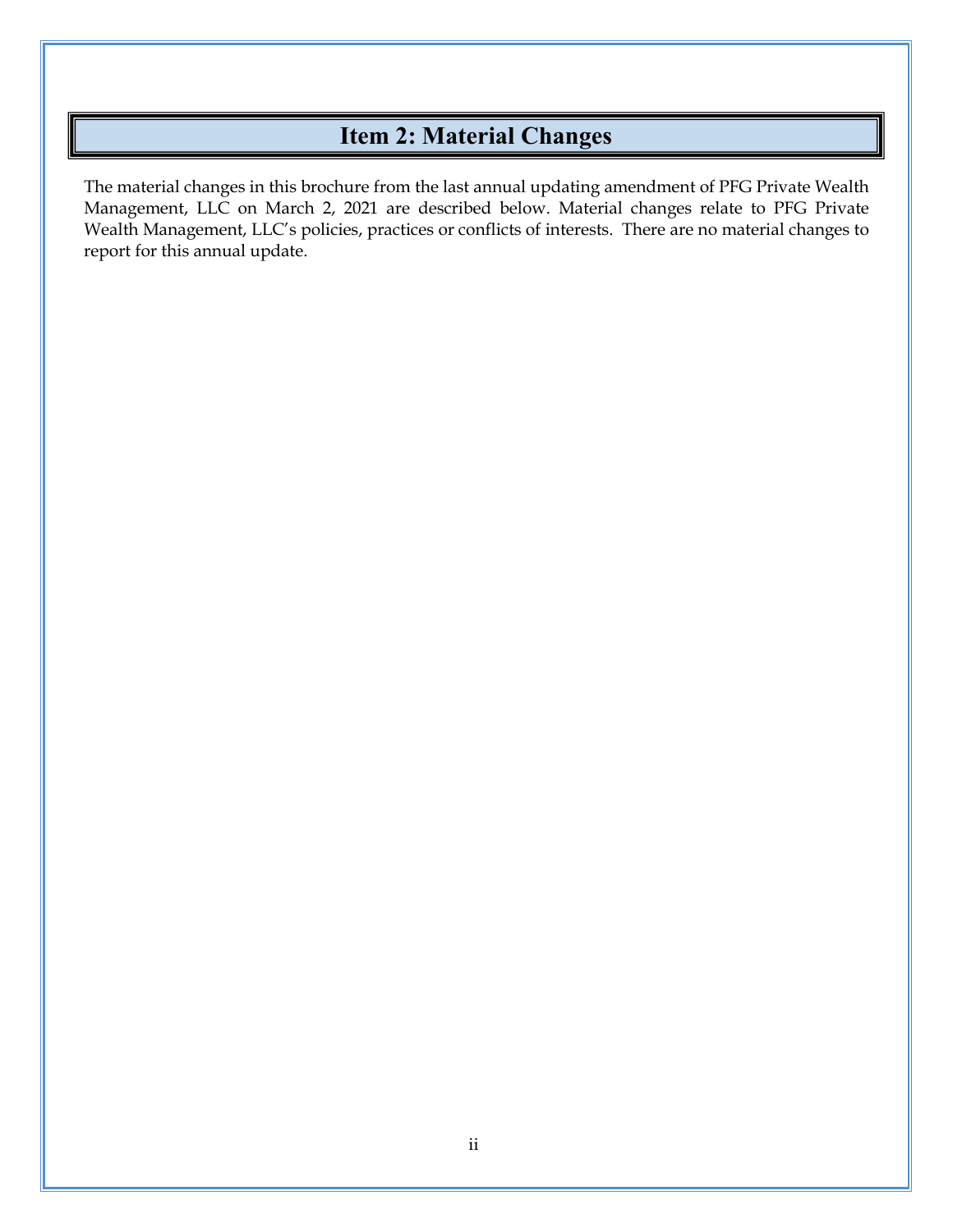# **Item 3: Table of Contents**

<span id="page-2-0"></span>

| А.  |  |
|-----|--|
|     |  |
|     |  |
|     |  |
|     |  |
|     |  |
|     |  |
|     |  |
|     |  |
|     |  |
|     |  |
|     |  |
|     |  |
|     |  |
|     |  |
|     |  |
|     |  |
|     |  |
| А.  |  |
|     |  |
|     |  |
|     |  |
|     |  |
|     |  |
|     |  |
| B.  |  |
|     |  |
| 111 |  |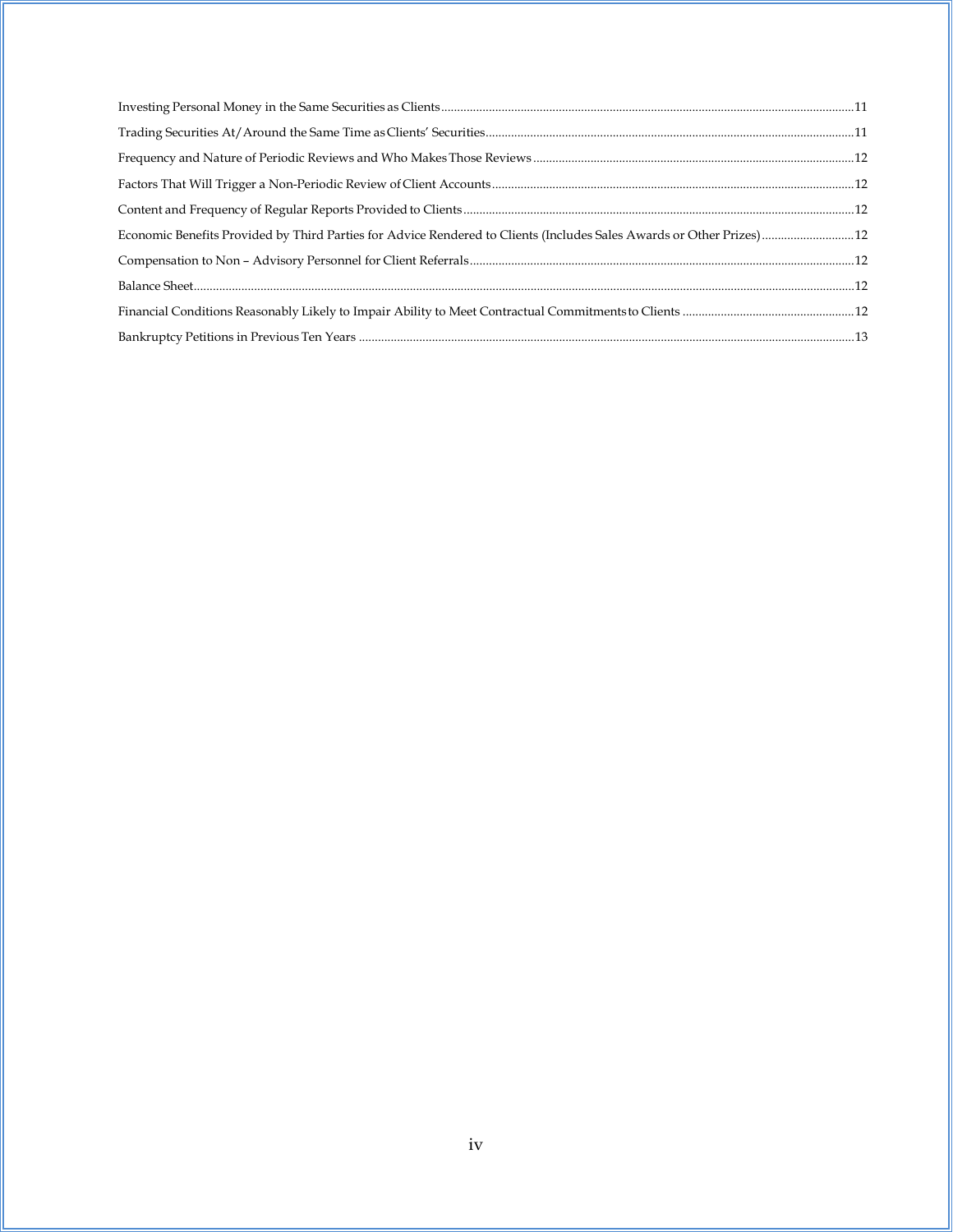## **Item 4: Services Fees and Compensation**

<span id="page-4-0"></span>PFG Private Wealth Management, LLC (hereinafter "PFGPWM") offers the following services to advisory clients:

## <span id="page-4-1"></span>**A. Description of Services**

PFGPWM participates in and sponsors a wrap fee program, which allows PFGPWM to manage client accounts for a single fee that includes both portfolio management services and brokerage costs. PFGPWM is no longer offering a wrap fee program to new clients. The following fee schedule is a TIERED fee schedule which is set forth below:

| <b>Total Assets Under Management</b> | <b>Annual Fee</b> |
|--------------------------------------|-------------------|
| $$0 - $250,000$                      | 1.50%             |
| $$250,001 - $500,000$                | 1.05%             |
| \$500,001 - \$750,000                | 0.95%             |
| \$750,001 - \$1,000,000              | $0.60\%$          |
| \$1,000,001 - And Up                 | 0.55%             |

PFGPWM uses the value of the account as of the last business day of the prior billing period for purposes of determining the market value of the assets upon which the advisory fee is based.

Advisory fees are withdrawn directly from the client's accounts with client written authorization. Fees are paid quarterly in advance. Refunds are given on a prorated basis, based on the number of days remaining in the billing period on the effective date of termination. The fee refunded will be equal to the number of days remaining in the billing period, up to and including the day of termination, times the daily rate\*. The number of days remaining in the billing period is reduced by the 30 day written notice termination policy referenced below. (\*The daily rate is calculated by dividing the annual asset-based fee rate by 365.)

These fees are negotiable depending upon the needs of the client and complexity of the situation and the final fee schedule is attached as Exhibit II of the client contract. At the option of the firm a fixed percentage or dollar amount may be charged in certain circumstances. Clients may terminate the contract without penalty, for full refund, within five business days of signing the contract. Thereafter, clients may terminate the contract with 30 days' written notice.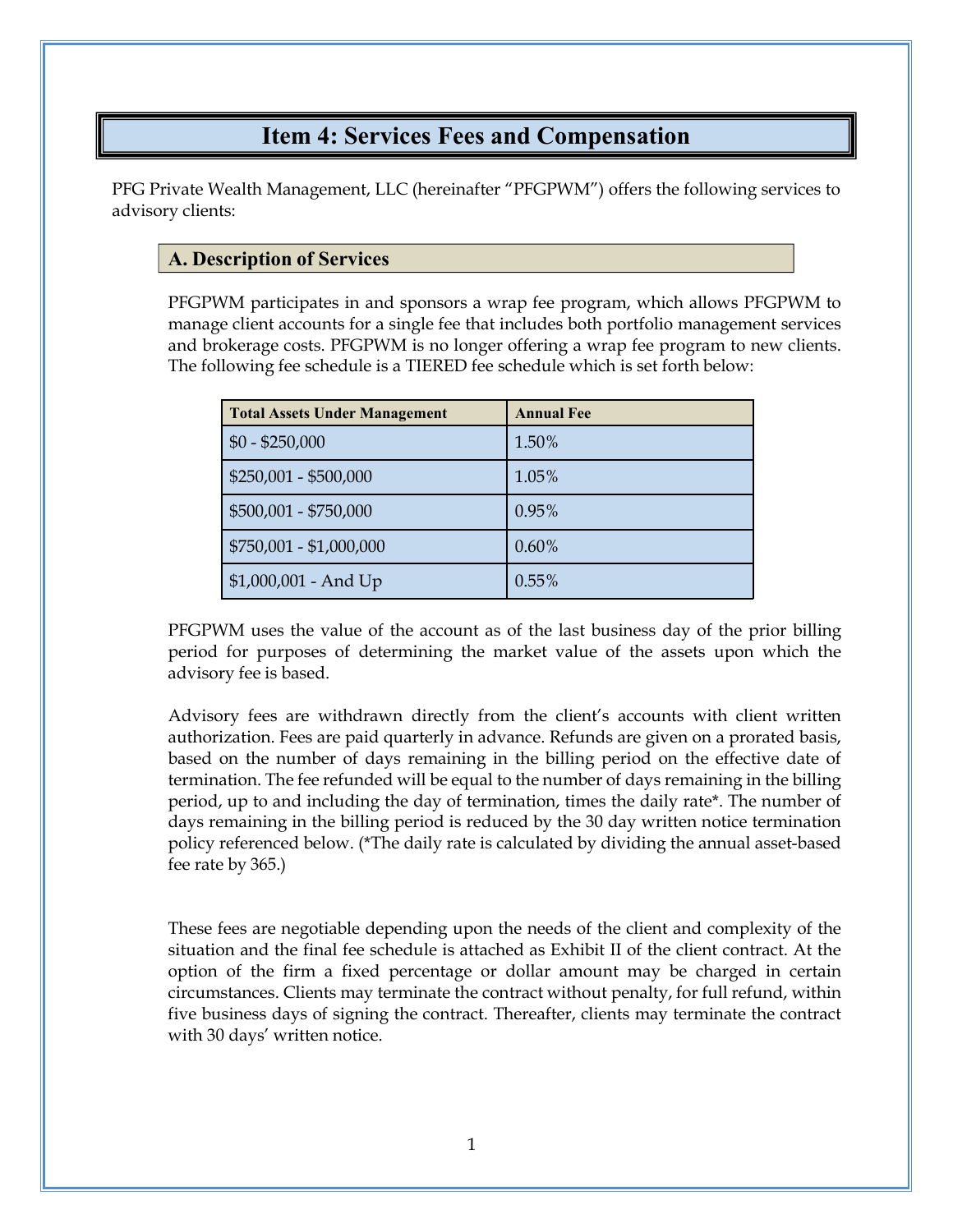## <span id="page-5-0"></span>**B. Contribution Cost Factors**

The program may cost the client more or less than purchasing such services separately. There are several factors that bear upon the relative cost of the program, including the trading activity in the client's account, the adviser's ability to aggregate trades, and the cost of the services if provided separately (which in turn depends on the prices and specific services offered by different providers).

## <span id="page-5-1"></span>**C. Additional Fees**

Clients who participate in the wrap fee program will not have to pay for trading fees. However, clients are still responsible for all other account fees, including but not limited to annual IRA fees to the custodian, transition fees if the account is moved to/from another broker, mutual fund fees or short-term redemption fees.

## <span id="page-5-2"></span>**D. Compensation of Client Participation**

Neither PFGPWM, nor any representatives of PFGPWM receive any additional compensation beyond advisory fees for the participation of client's in the wrap fee program. However, compensation received may be more than what would have been received if client paid separately for investment advice, brokerage, and other services. Therefore, PFGPWM may have a financial incentive to recommend the wrap fee program to clients.

## **Item 5: Account Requirements and Types of Clients**

<span id="page-5-3"></span>PFGPWM generally provides its wrap fee program services to the following types of clients:

- $\div$  Individuals
- High-Net-Worth Individuals
- Corporations or Business Entities
- $\div$  Pension Plans

<span id="page-5-4"></span>There is no account minimum.

## **Item 6: Portfolio Manager Selection and Evaluation**

#### <span id="page-5-5"></span>**A. Selecting/Reviewing Portfolio Managers**

PFGPWM will not select any outside portfolio managers for management of this wrap fee program. PFGPWM will be the sole portfolio manager for this wrap fee program.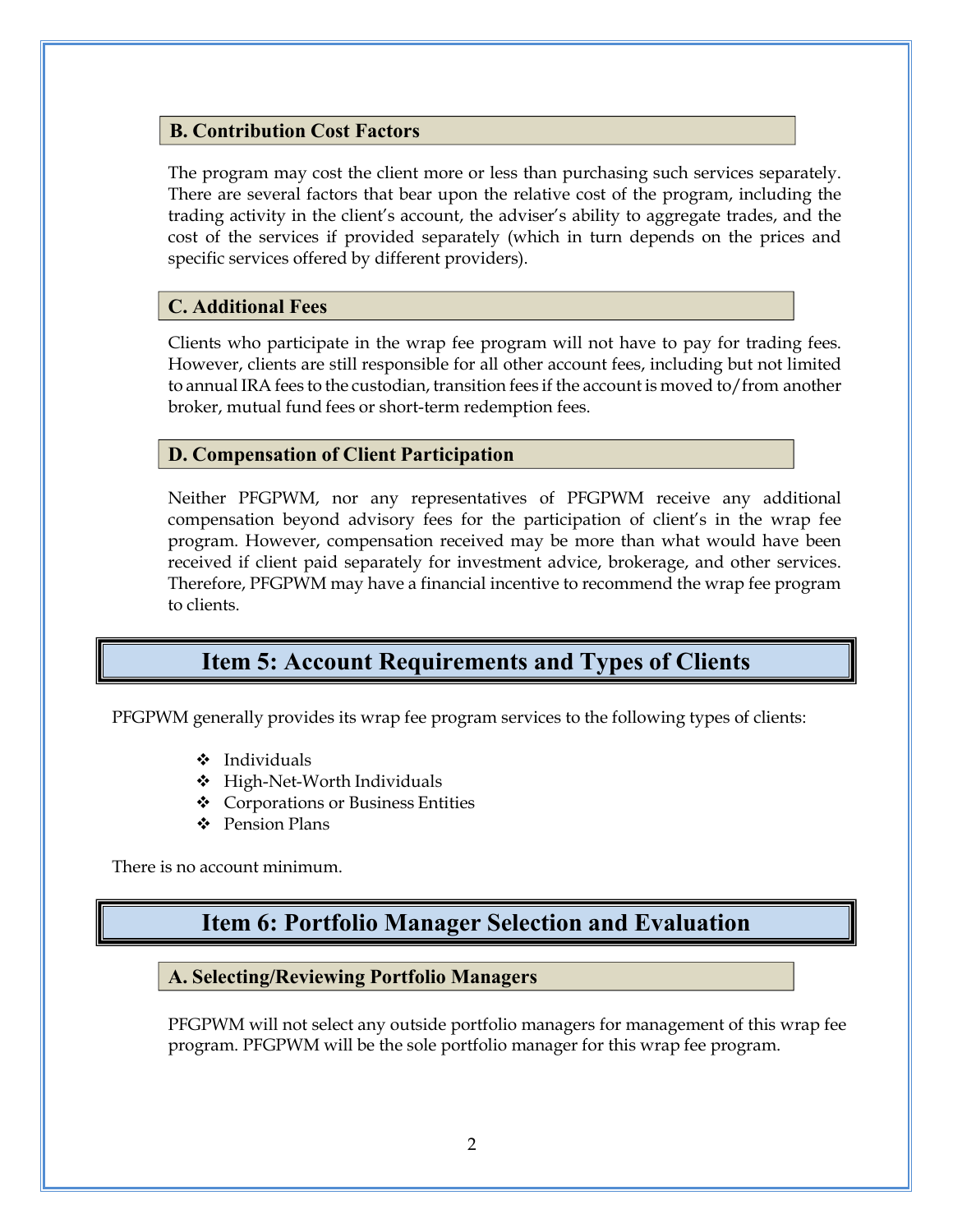## <span id="page-6-0"></span>*1. Standards Used to Calculate Portfolio Manager Performance*

PFGPWM will use industry standards to calculate portfolio manager performance.

## <span id="page-6-1"></span>*2. Review of Performance Information*

PFGPWM reviews the performance information to determine and verify its accuracy and compliance with presentation standards. The performance information is reviewed quarterly and is reviewed by PFGPWM

#### <span id="page-6-2"></span>**B. Related Persons**

Related persons act as portfolio managers for the wrap fee program as described in this brochure. This is a conflict of interest in that PFGPWM sponsors, and a related person of PFGPWM acts, as the portfolio manager for the wrap account offered to clients. PFGPWM acts as a fiduciary to its clients and in its responsibilities of being a sponsor and in selecting a portfolio manager to this wrap account. Clients are not required to invest in the wrap account sponsored by PFGPWM.

## <span id="page-6-3"></span>**C. Advisory Business**

PFGPWM offers portfolio management services to its wrap fee program participants as discussed in Section 4 above.

## <span id="page-6-4"></span>*Wrap Fee Portfolio Management*

PFGPWM offers ongoing portfolio management services based on the individual goals, objectives, time horizon, and risk tolerance of each client. PFGPWM creates an Investment Policy Statement for each client, which outlines the client's current situation (income, tax levels, and risk tolerance levels) and then constructs a plan (the Investment Policy Statement) to aid in the selection of a portfolio that matches each client's specific situation. Investment Supervisory Services include, but are not limited to, the following:

- Investment strategy Personal investment policy
	- Asset allocation Asset selection
- Risk tolerance Regular portfolio monitoring

PFGPWM evaluates the current investments of each client with respect to their risk tolerance levels and time horizon. Risk tolerance levels are documented in the Investment Policy Statement, which is given to each client.

PFGPWM participates in the institutional advisor program (the "Program") offered by TD Ameritrade Institutional, a division of TD Ameritrade, Inc. Member FINRA/SIPC (hereinafter "TD Ameritrade"). TD Ameritrade offers to independent investment advisor services which include custody of securities, trade execution, clearance and settlement of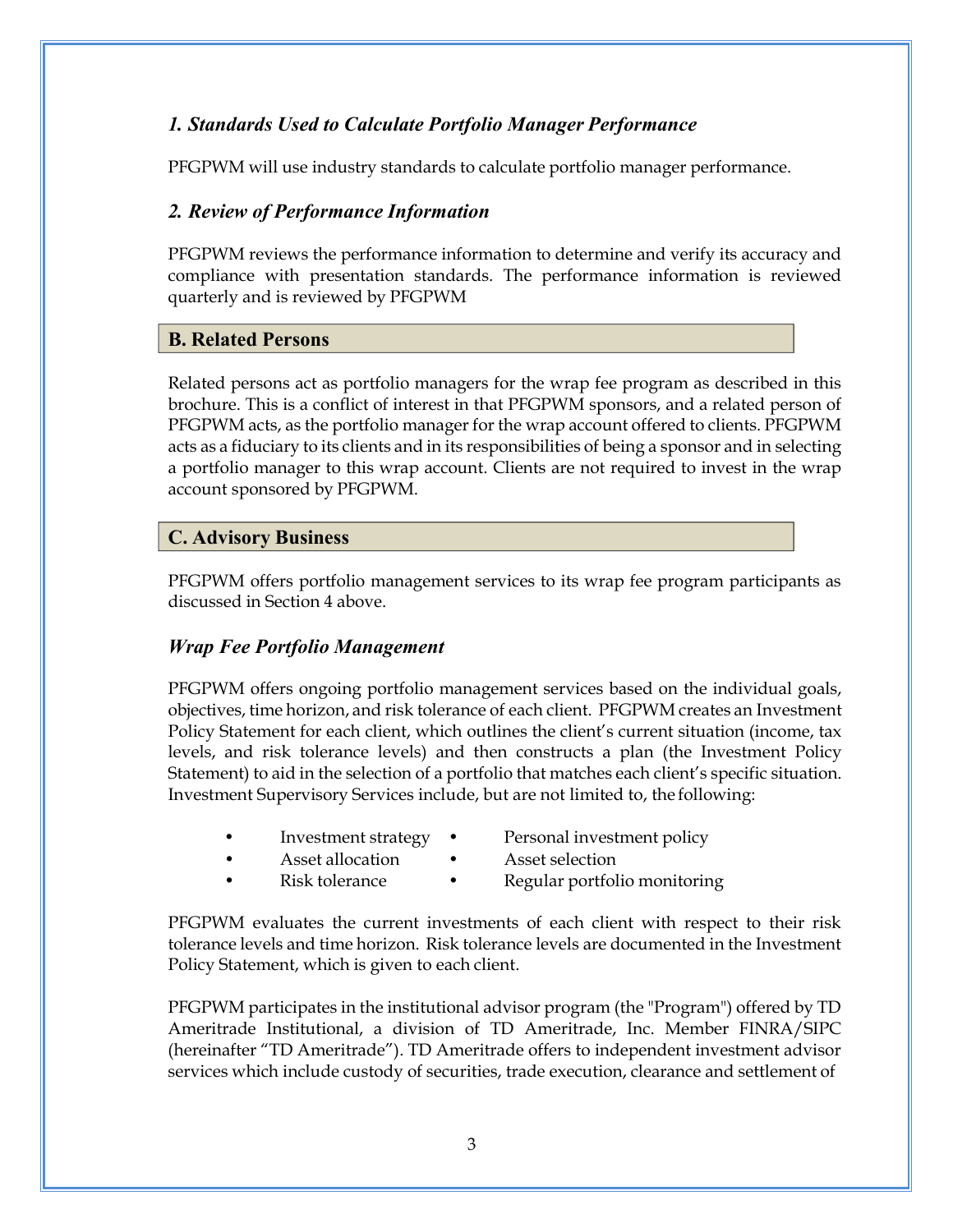transactions. PFGPWM receives some benefits from TD Ameritrade through its participation in the Program.

As disclosed above, PFGPWM participates in TD Ameritrade's institutional advisor program and PFGPWM recommends TD Ameritrade to clients for custody and brokerage services. There is no direct link between PFGPWM's participation in the Program and the investment advice it gives to its clients, although PFGPWM receives economic benefits through its participation in the Program that are typically not available to TD Ameritrade retail investors. These benefits include the following products and services (provided without cost or at a discount): receipt of duplicate client statements and confirmations; research related products and tools; consulting services; access to a trading desk serving PFGPWM participants; access to block trading (which provides the ability to aggregate securities transactions for execution and then allocate the appropriate shares to client accounts); the ability to have PFGPWM's fees deducted directly from client accounts; access to an electronic communications network for client order entry and account information; access to mutual funds with no transaction fees and to certain institutional money managers; and discounts on compliance, marketing, research, technology, and practice management products or services provided to PFGPWM by third party vendors. TD Ameritrade may also pay for business consulting and professional services received by PFGPWM's related persons. Some of the products and services made available by TD Ameritrade through the Program benefit PFGPWM but may not benefit its client accounts. These products or services may assist PFGPWM in managing and administering client accounts, including accounts not maintained at TD Ameritrade. Other services made available by TD Ameritrade are intended to help PFGPWM manage and further develop its business enterprise. The benefits received by PFGPWM or its personnel through participation in the Program do not depend on the amount of brokerage transactions directed to TD Ameritrade. As part of its fiduciary duties to clients, PFGPWM endeavors at all times to put the interests of its clients first. Clients should be aware, however, that the receipt of economic benefits by PFGPWM or its related persons in and of itself creates a conflict of interest and influences PFGPWM's choice of TD Ameritrade for custody and brokerage services.

#### <span id="page-7-0"></span>*Performance-Based Fees and Side-By-Side Management*

PFGPWM does not accept performance-based fees or other fees based on a share of capital gains on or capital appreciation of the assets of a client.

#### <span id="page-7-1"></span>*Services Limited to Specific Types of Investments*

PFGPWM generally limits its investment advice to mutual funds, fixed income securities, real estate funds (including REITs), insurance products including annuities, equities, ETFs (including ETFs in the gold and precious metal sectors), commodities and non-U.S. securities, although PFGPWM primarily recommends mutual funds and ETFs to a majority of its clients. PFGPWM may use other securities as well to help diversify a portfolio when applicable.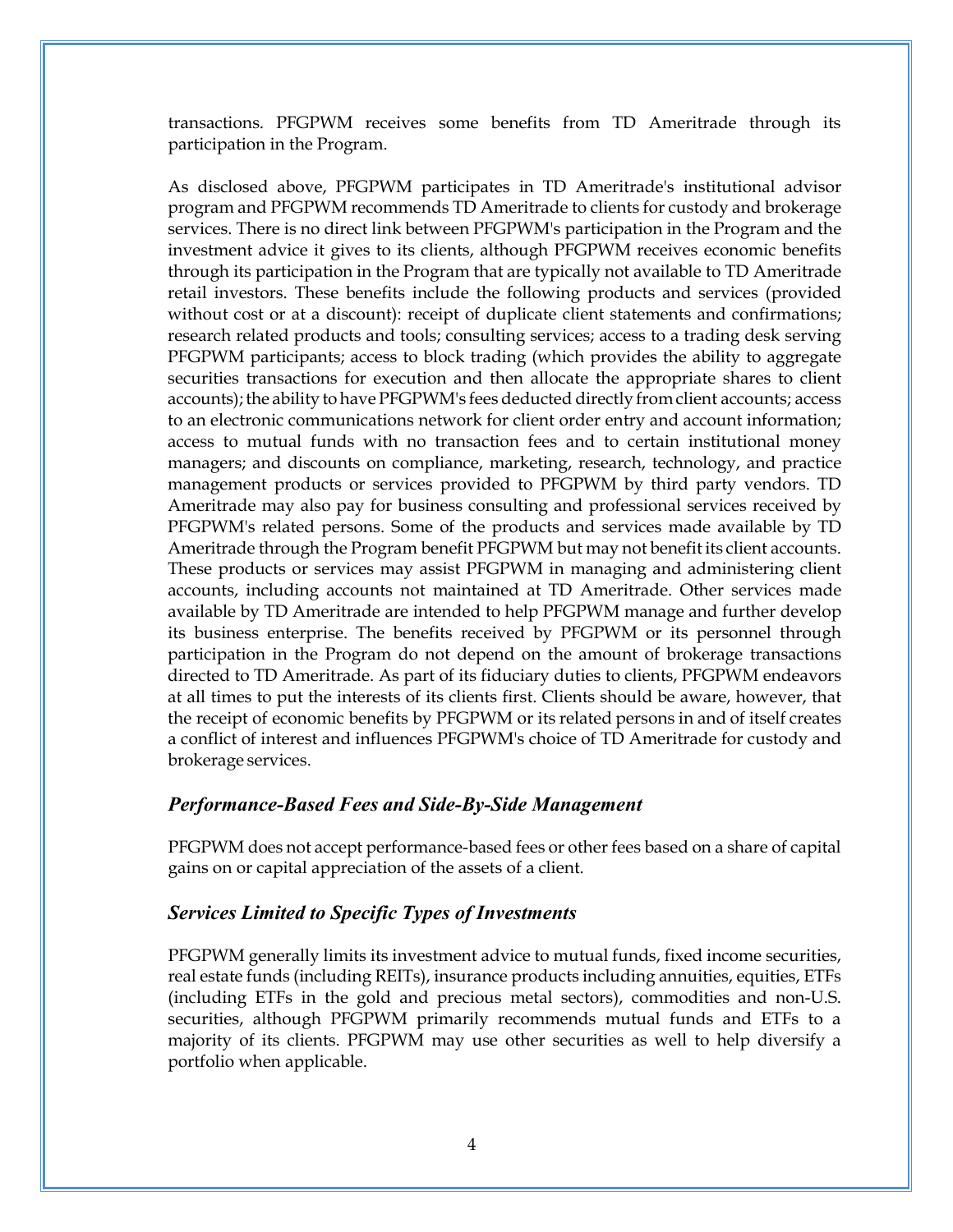## <span id="page-8-0"></span>*Client Tailored Services and Client Imposed Restrictions*

PFGPWM offers the same suite of services to all of its clients. However, specific client financial plans and their implementation are dependent upon the client Investment Policy Statement which outlines each client's current situation (income, tax levels, and risk tolerance levels) and is used to construct a client specific plan to aid in the selection of a portfolio that matches restrictions, needs, and targets.

Clients may impose restrictions in investing in certain securities or types of securities in accordance with their values or beliefs. However, if the restrictions prevent PFGPWM from properly servicing the client account, or if the restrictions would require PFGPWM to deviate from its standard suite of services, PFGPWM reserves the right to end the relationship.

## <span id="page-8-1"></span>*Wrap Fee Programs*

PFGPWM sponsors and acts as portfolio manager for this wrap fee program. PFGPWM manages the investments in the wrap fee program, but does not manage those wrap fee accounts any differently than non-wrap fee accounts. The fees paid to the wrap account program will be given to PFGPWM as a management fee.

## <span id="page-8-2"></span>*Amounts Under Management*

PFGPWM has the following assets under management:

| <b>Discretionary Amounts:</b> | Non-discretionary Amounts: | Date Calculated:  |
|-------------------------------|----------------------------|-------------------|
| $\frac{246,498,621.93}{$      | $\parallel$ \$4,200,242.51 | December 31, 2021 |

## <span id="page-8-3"></span>*Methods of Analysis and Investment Strategies*

PFGPWM's methods of analysis include fundamental analysis, technical analysis, quantitative analysis and modern portfolio theory.

**Fundamental analysis** involves the analysis of financial statements, the general financial health of companies, and/or the analysis of management or competitive advantages.

**Technical analysis** involves the analysis of past market data; primarily price and volume.

**Quantitative analysis** deals with measurable factors as distinguished from qualitative considerations such as the character of management or the state of employee morale, such as the value of assets, the cost of capital, historical projections of sales, and so on.

**Modern portfolio theory** is a theory of investment that attempts to maximize portfolio expected return for a given amount of portfolio risk, or equivalently minimize risk for a given level of expected return, each by carefully choosing the proportions of various assets.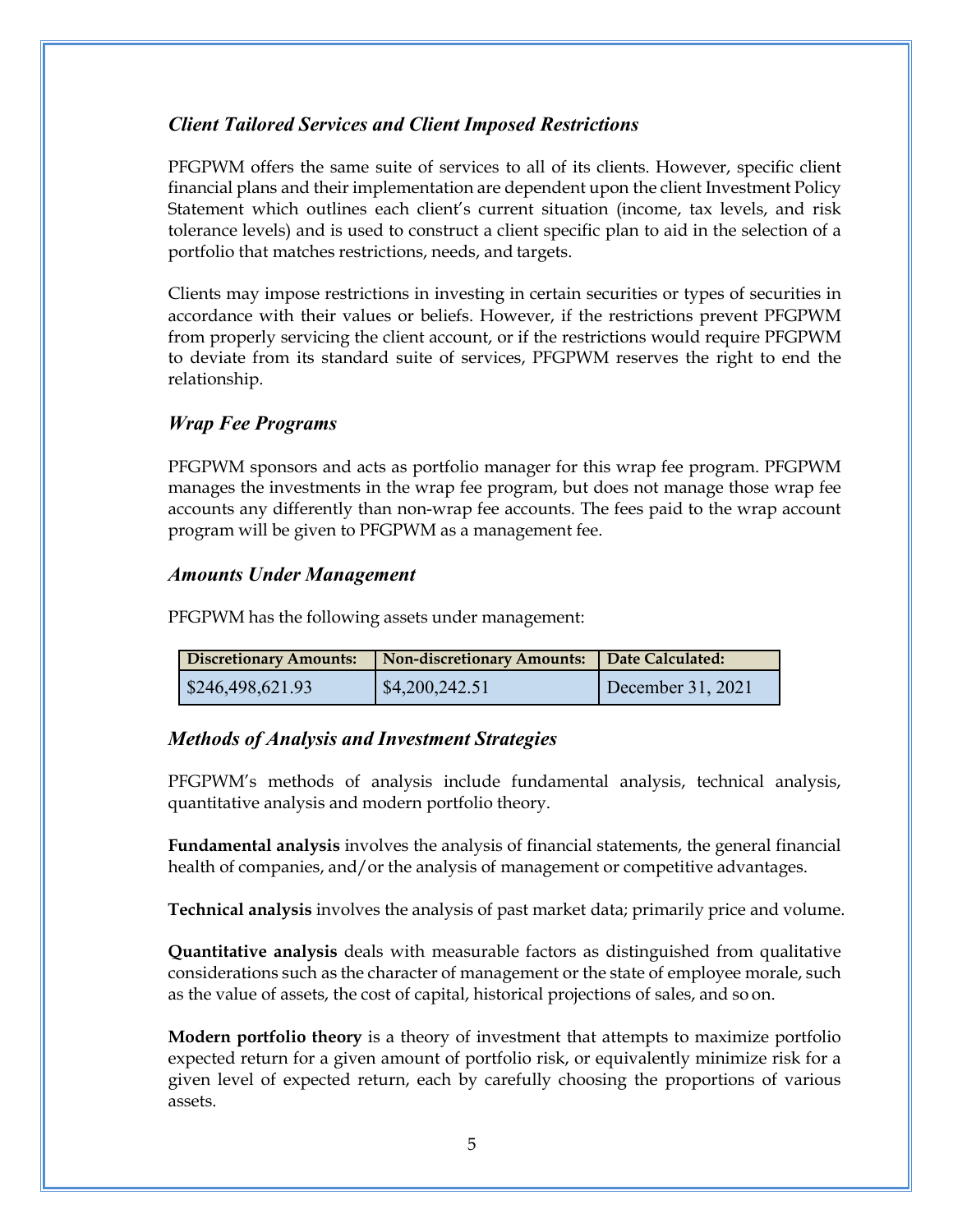PFGPWM uses long term trading and short term trading.

<span id="page-9-0"></span>**Investing in securities involves a risk of loss that you, as a client, should be prepared to bear.**

#### *Material Risks Involved*

**Fundamental analysis** concentrates on factors that determine a company's value and expected future earnings. This strategy would normally encourage equity purchases in stocks that are undervalued or priced below their perceived value. The risk assumed is that the market will fail to reach expectations of perceived value.

**Technical analysis** attempts to predict a future stock price or direction based on market trends. The assumption is that the market follows discernible patterns and if these patterns can be identified then a prediction can be made. The risk is that markets do not always follow patterns and relying solely on this method may not take into account new patterns that emerge over time.

**Quantitative Model Risk:** Investment strategies using quantitative models may perform differently than expected as a result of, among other things, the factors used in the models, the weight placed on each factor, changes from the factors' historical trends, and technical issues in the construction and implementation of the models.

**Modern Portfolio Theory** assumes that investors are risk adverse, meaning that given two portfolios that offer the same expected return, investors will prefer the less risky one. Thus, an investor will take on increased risk only if compensated by higher expected returns. Conversely, an investor who wants higher expected returns must accept more risk. The exact trade-off will be the same for all investors, but different investors will evaluate the trade-off differently based on individual risk aversion characteristics. The implication is that a rational investor will not invest in a portfolio if a second portfolio exists with a more favorable risk-expected return profile – i.e., if for that level of risk an alternative portfolio exists which has better expected returns.

Long term trading is designed to capture market rates of both return and risk. Frequent trading, when done, can affect investment performance, particularly through increased brokerage and other transaction costs and taxes.

Short term trading, short sales, margin transactions, and options writing generally hold greater risk and clients should be aware that there is a material risk of loss using any of those strategies.

**Investing in securities involves a risk of loss that you, as a client, should be prepared to bear.**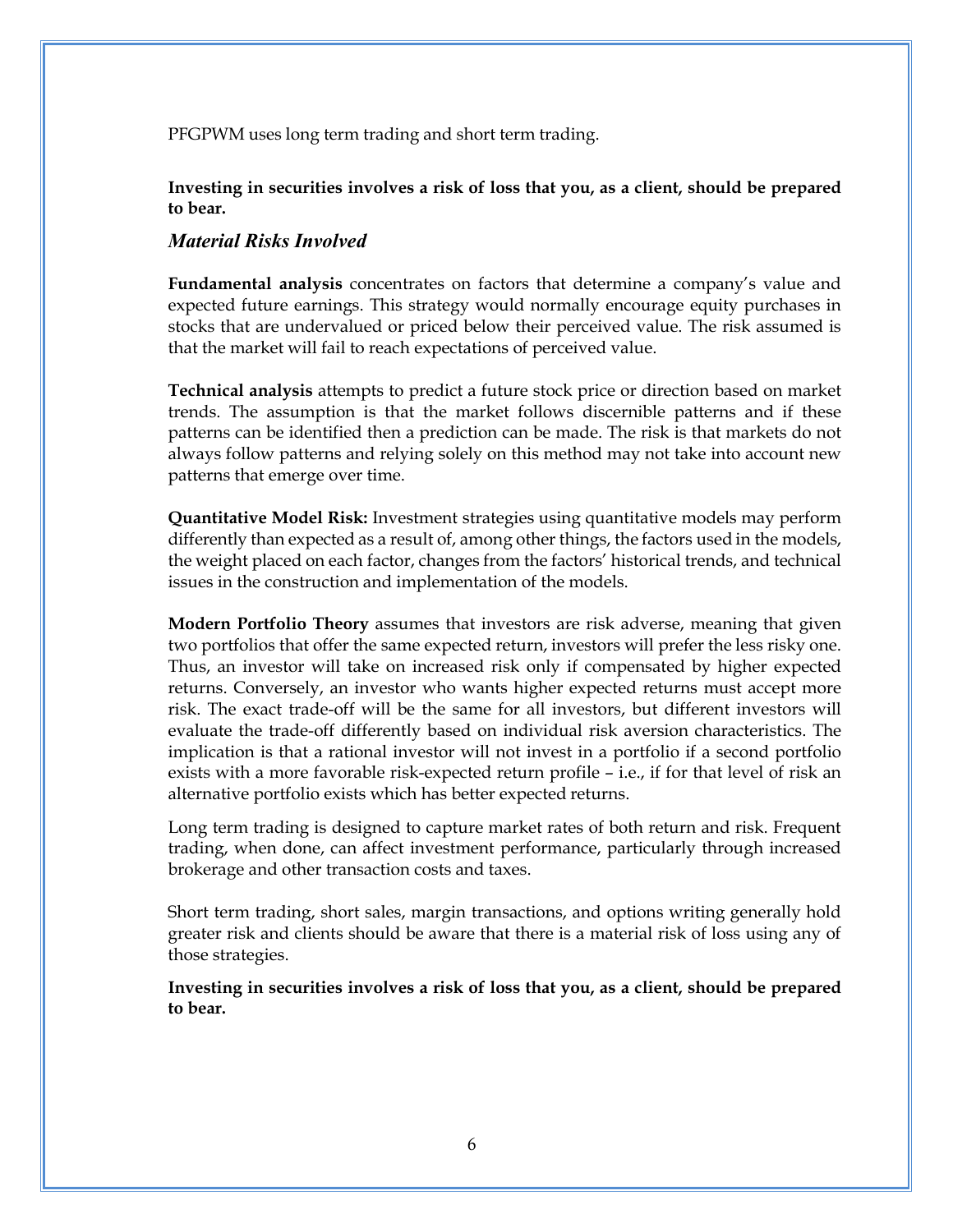## <span id="page-10-0"></span>*Risks of Specific Securities Utilized*

Clients should be aware that there is a material risk of loss using any investment strategy. The investment types listed below are not guaranteed or insured by the FDIC or any other government agency.

**Mutual Funds:** Investing in mutual funds carries the risk of capital loss and thus you may lose money investing in mutual funds. All mutual funds have costs that lower investment returns. The funds can be of bond "fixed income" nature (lower risk) or stock "equity" nature.

**Equity** investment generally refers to buying shares of stocks in return for receiving a future payment of dividends and/or capital gains if the value of the stock increases. The value of equity securities may fluctuate in response to specific situations for each company, industry conditions and the general economic environments.

**Fixed income** investments generally pay a return on a fixed schedule, though the amount of the payments can vary. This type of investment can include corporate and government debt securities, leveraged loans, high yield, and investment grade debt and structured products, such as mortgage and other asset-backed securities, although individual bonds may be the best known type of fixed income security. In general, the fixed income market is volatile and fixed income securities carry interest rate risk. (As interest rates rise, bond prices usually fall, and vice versa. This effect is usually more pronounced for longer-term securities.) Fixed income securities also carry inflation risk, liquidity risk, call risk, and credit and default risks for both issuers and counterparties. The risk of default on treasury inflation protected/inflation linked bonds is dependent upon the U.S. Treasury defaulting (extremely unlikely); however, they carry a potential risk of losing share price value, albeit rather minimal. Risks of investing in foreign fixed income securities also include the general risk of non-U.S. investing described below.

**Exchange Traded Funds (ETFs):** An ETF is an investment fund traded on stock exchanges, similar to stocks. Investing in ETFs carries the risk of capital loss (sometimes up to a 100% loss in the case of a stock holding bankruptcy). Areas of concern include the lack of transparency in products and increasing complexity, conflicts of interest and the possibility of inadequate regulatory compliance. Precious Metal ETFs (e.g., Gold, Silver, or Palladium Bullion backed "electronic shares" not physical metal) specifically may be negatively impacted by several unique factors, among them (1) large sales by the official sector which own a significant portion of aggregate world holdings in gold and other precious metals, (2) a significant increase in hedging activities by producers of gold or other precious metals, (3) a significant change in the attitude of speculators and investors.

**Real Estate** funds (including REITs) face several kinds of risk that are inherent in the real estate sector, which historically has experienced significant fluctuations and cycles in performance. Revenues and cash flows may be adversely affected by: changes in local real estate market conditions due to changes in national or local economic conditions or changes in local property market characteristics; competition from other properties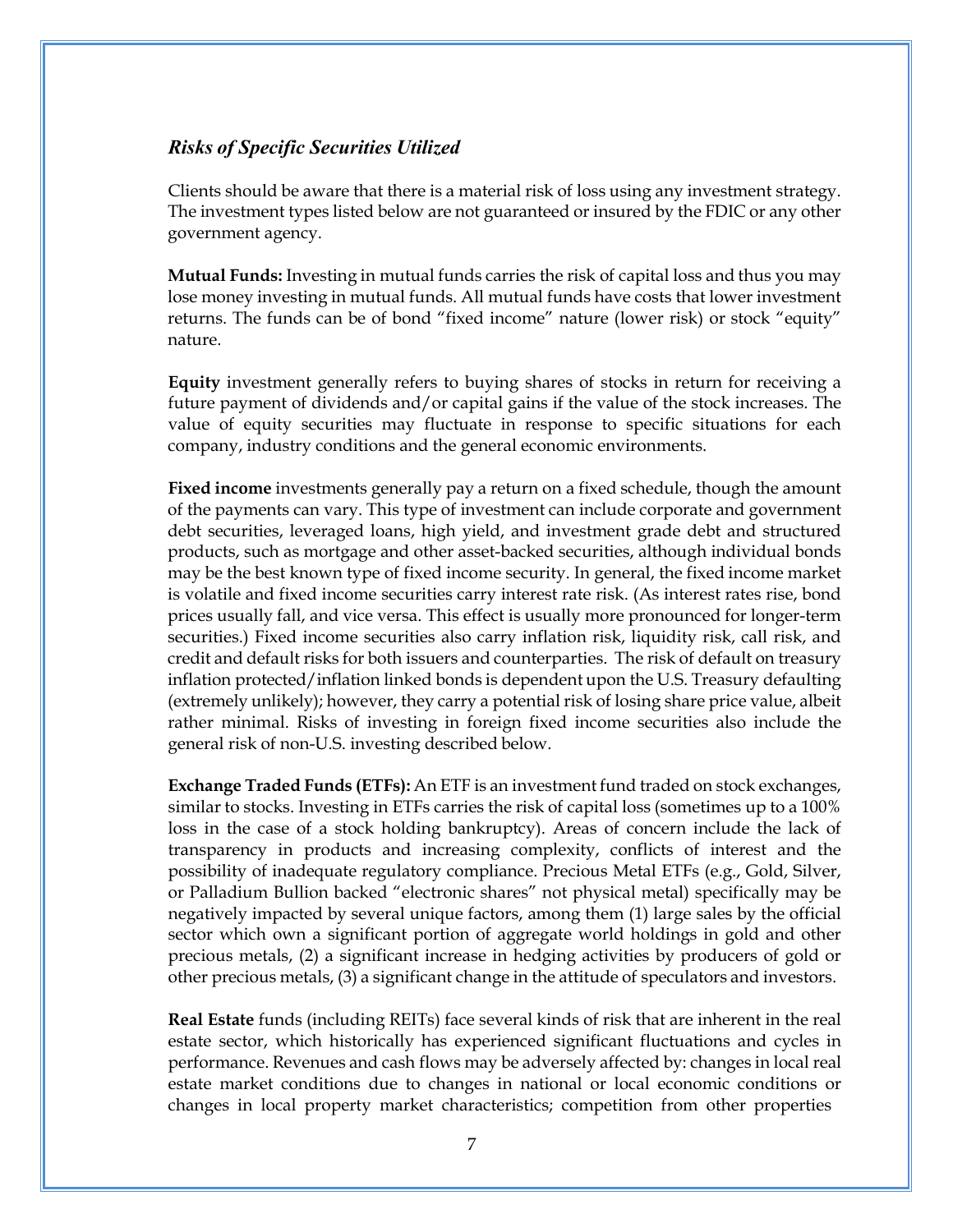offering the same or similar services; changes in interest rates and in the state of the debt and equity credit markets; the ongoing need for capital improvements; changes in real estate tax rates and other operating expenses; adverse changes in governmental rules and fiscal policies; adverse changes in zoning laws; the impact of present or future environmental legislation and compliance with environmental laws.

**Annuities** are a retirement product for those who have the ability to pay a premium now and want to guarantee they receive certain monthly payments or a return on investment later in the future. Annuities are contracts issued by a life insurance company designed to meet requirement or other long-term goals. An annuity is not a life insurance policy. Variable annuities are designed to be long-term investments, to meet retirement and other long-range goals. Variable annuities are not suitable for meeting short-term goals because substantial taxes and insurance company charges may apply if you withdraw your money early. Variable annuities also involve investment risks, just as mutual funds do.

**Commodities** are tangible assets used to manufacture and produce goods or services. Commodity prices are affected by different risk factors, such as disease, storage capacity, supply, demand, delivery constraints and weather. Because of those risk factors, even a well-diversified investment in commodities can be uncertain.

**Non-U.S. securities** present certain risks such as currency fluctuation, political and economic change, social unrest, changes in government regulation, differences in accounting and the lesser degree of accurate public information available.

**Past performance is not a guarantee of future returns. Investing in securities involves a risk of loss that you, as a client, should be prepared to bear.**

## <span id="page-11-0"></span>*Voting Client Proxies*

PFGPWM will not ask for, nor accept voting authority for client securities. Clients will receive proxies directly from the issuer of the security or the custodian. Clients should direct all proxy questions to the issuer of the security.

## **Item 7: Client Information Provided to Portfolio Managers**

<span id="page-11-1"></span>PFGPWM is the portfolio managers for this wrap fee program. All client information that is collected, including basic information, risk tolerance, sophistication level, and income level will be collected by PFGPWM. As that information changes and is updated, PFGPWM will have immediate access to that information once collected.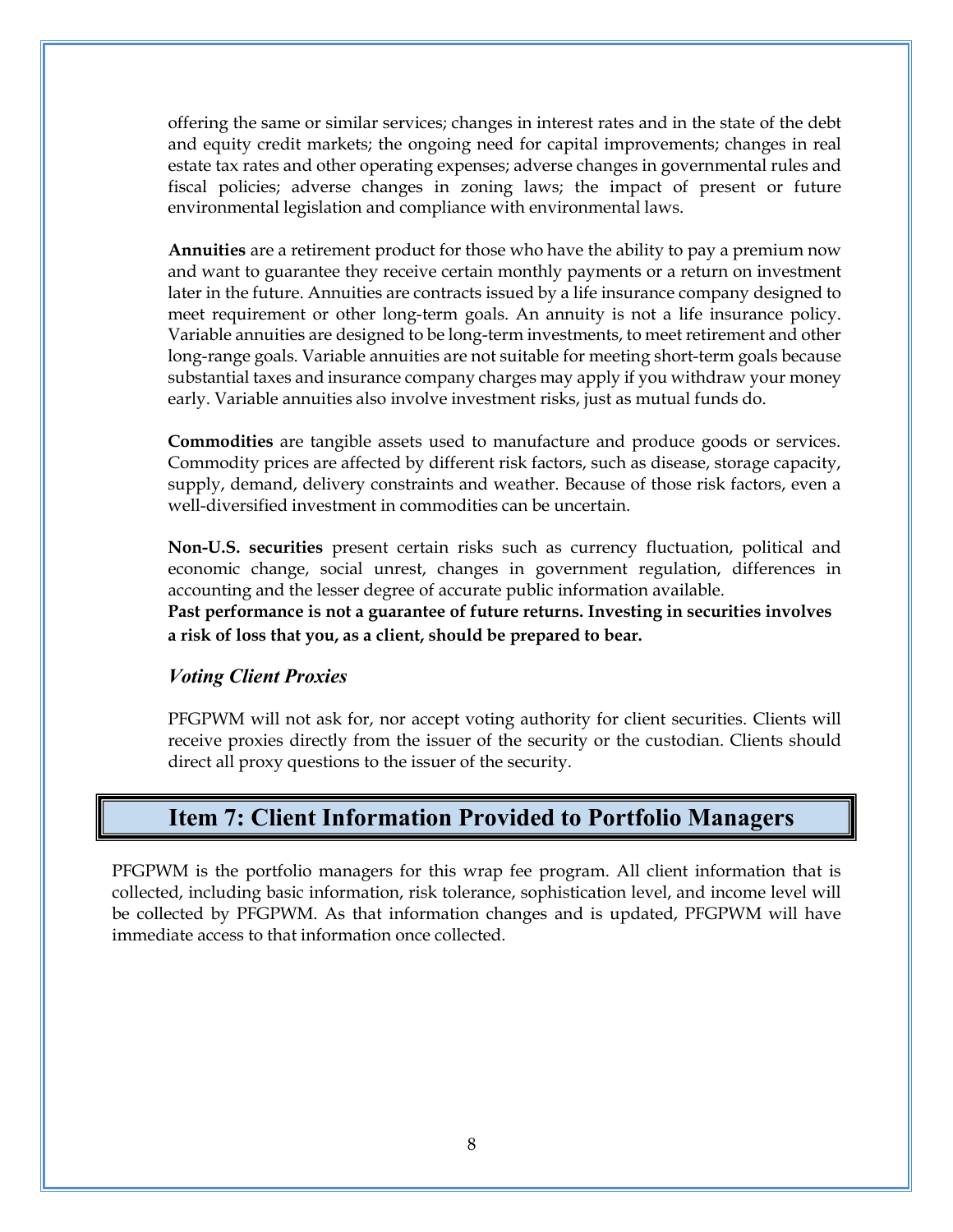## **Item 8: Client Contact with Portfolio Managers**

<span id="page-12-0"></span>PFGPWM places no restrictions on client ability to contact its portfolio managers. PFGPWM's representative, Jeffrey D Perry and Andrew J Whitten can be contacted during regular business hours and contact information is on the cover page of each individual's Form ADV Part 2B brochure supplement.

## **Item 9: Additional Information**

## <span id="page-12-2"></span><span id="page-12-1"></span>**A. Disciplinary Action and Other Financial Industry Activities**

## <span id="page-12-3"></span>*Criminal or Civil Actions*

There are no criminal or civil actions to report.

## <span id="page-12-4"></span>*Administrative Proceedings*

<span id="page-12-5"></span>There are no administrative proceedings to report.

## *Self-regulatory Organization Proceedings*

There are no self-regulatory organization proceedings to report.

## <span id="page-12-6"></span>*Registration as a Broker/Dealer or Broker/Dealer Representative*

Neither PFGPWM nor its representatives are registered as or have pending applications to become a broker/dealer or as representatives of a broker/dealer.

## <span id="page-12-7"></span>*Registration as a Futures Commission Merchant, Commodity Pool Operator, or a Commodity Trading Advisor*

Neither PFGPWM nor its representatives are registered as or have pending applications to become a Futures Commission Merchant, Commodity Pool Operator, or a Commodity Trading Advisor.

## <span id="page-12-8"></span>*Registration Relationships Material to this Advisory Business and Possible Conflicts of Interests*

Jeffrey Douglas Perry is a licensed insurance agent. From time to time, he will offer clients advice or products from this activity. Clients should be aware that these services pay a commission or other compensation and involve a conflict of interest, as commissionable products conflict with the fiduciary duties of a registered investment adviser. PFGPWM always acts in the best interest of the client; including the sale of commissionable products to advisory clients. Clients are in no way required to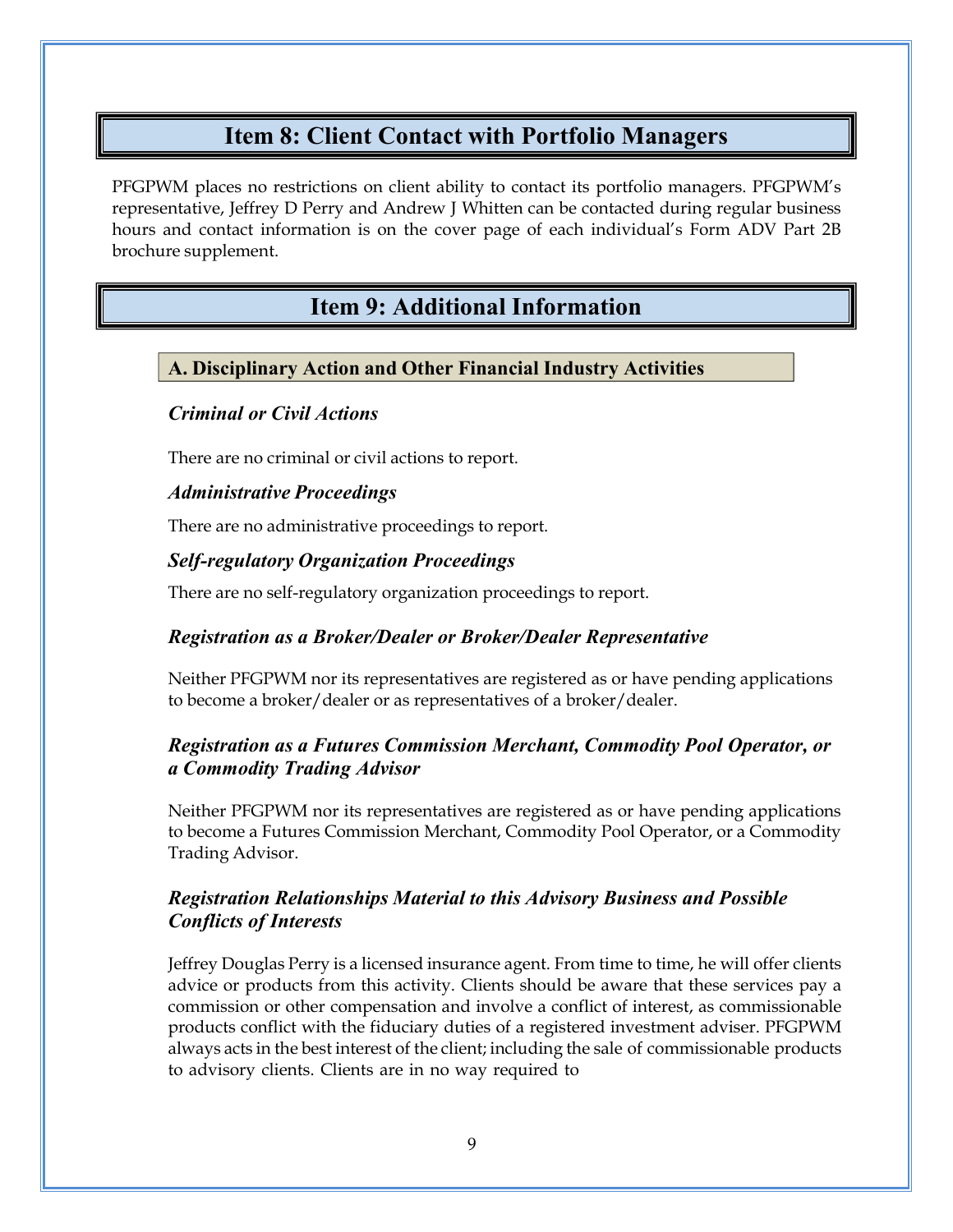utilize the services of any representative of PFGPWM in connection with such individual's activities outside of PFGPWM.

Robert Montgomery Perry is a licensed insurance agent. From time to time, he will offer clients advice or products from this activity. Clients should be aware that these services pay a commission or other compensation and involve a conflict of interest, as commissionable products conflict with the fiduciary duties of a registered investment adviser. PFGPWM always acts in the best interest of the client; including the sale of commissionable products to advisory clients. Clients are in no way required to utilize the services of any representative of PFGPWM in connection with such individual's activities outside of PFGPWM.

Joao Augusto Teixeira is a licensed insurance agent. From time to time, he will offer clients advice or products from this activity. Clients should be aware that these services pay a commission or other compensation and involve a conflict of interest, as commissionable products conflict with the fiduciary duties of a registered investment adviser. PFGPWM always acts in the best interest of the client; including the sale of commissionable productsto advisory clients. Clients are in no way required to utilize the services of any representative of PFGPWM in connection with such individual's activities outside of PFGPWM.

Andrew JaredWhitten is a licensed insurance agent. From time to time, he will offer clients advice or products from this activity. Clients should be aware that these services pay a commission or other compensation and involve a conflict of interest, as commissionable products conflict with the fiduciary duties of a registered investment adviser. PFGPWM always acts in the best interest of the client; including the sale of commissionable products to advisory clients. Clients are in no way required to utilize the services of any representative of PFGPWM in connection with such individual's activities outside of PFGPWM.

Nicholas R. McDevitt is a licensed insurance agent. From time to time, he will offer clients advice or products from this activity. Clients should be aware that these services pay a commission and involve a possible conflict of interest, as commissionable products can conflict with the fiduciary duties of a registered investment adviser. PFG Private Wealth Management, LLC always acts in the best interest of the client; including in the sale of commissionable products to advisory clients. Clients are in no way required to implement the plan through any representative of PFG Private Wealth Management, LLC in their capacity as a licensed insurance agent.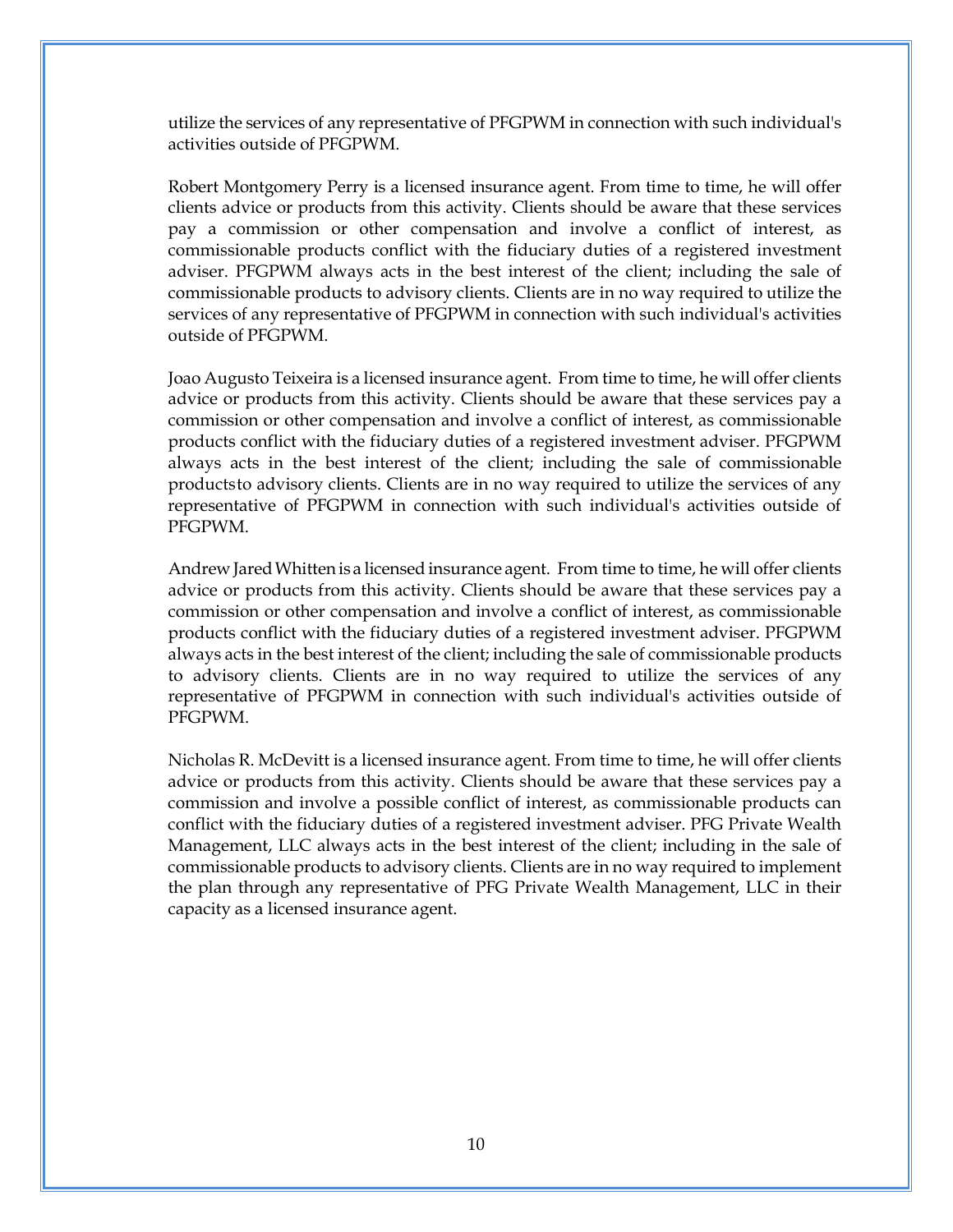## <span id="page-14-0"></span>**B. Code of Ethics, Client Referrals, and Financial Information**

## <span id="page-14-1"></span>*Code of Ethics*

We have a written Code of Ethics that covers the following areas: Prohibited Purchases and Sales, Insider Trading, Personal Securities Transactions, Exempted Transactions, Prohibited Activities, Conflicts of Interest, Gifts and Entertainment, Confidentiality, Service on a Board of Directors, Compliance Procedures, Compliance with Laws and Regulations, Procedures and Reporting, Certification of Compliance, Reporting Violations, Compliance Officer Duties, Training and Education, Recordkeeping, Annual Review, and Sanctions. Our Code of Ethics is available free upon request to any client or prospective client.

## <span id="page-14-2"></span>*Recommendations Involving Material Financial Interests*

PFGPWM does not recommend that clients buy or sell any security in which a related person to PFGPWM or PFGPWM has a material financial interest.

## <span id="page-14-3"></span>*Investing Personal Money in the Same Securities as Clients*

From time to time, representatives of PFGPWM buy or sell securities for themselves that they also recommend to clients. This provides an opportunity for representatives of PFGPWM to buy or sell the same securities before or after recommending the same securities to clients resulting in representatives profiting off the recommendations they provide to clients. Such transactions create a conflict of interest. PFGPWM will always document any transactions that could be construed as conflicts of interest and will never engage in trading that operates to the client's disadvantage when similar securities are being bought or sold.

Additionally, representatives of PFGPWM use strategies in their own personal accounts (e.g., options) that differ from the strategies and investments PFGPWM uses for its clients. PFGPWM will ensure that this does not negatively affect client accounts and the firm, consistent with its fiduciary duty, will put its clients' best interest first.

## <span id="page-14-4"></span>*Trading Securities At/Around the Same Time as Clients' Securities*

From time to time, representatives of PFGPWM buy or sell securities for themselves at or around the same time as clients. This provides an opportunity for representatives of PFGPWM to buy or sell securities before or after recommending securities to clients resulting in representatives profiting off the recommendations they provide to clients. Such transactions create a conflict of interest; however, PFGPWM will never engage in trading that operates to the client's disadvantage when similar securities are being bought or sold.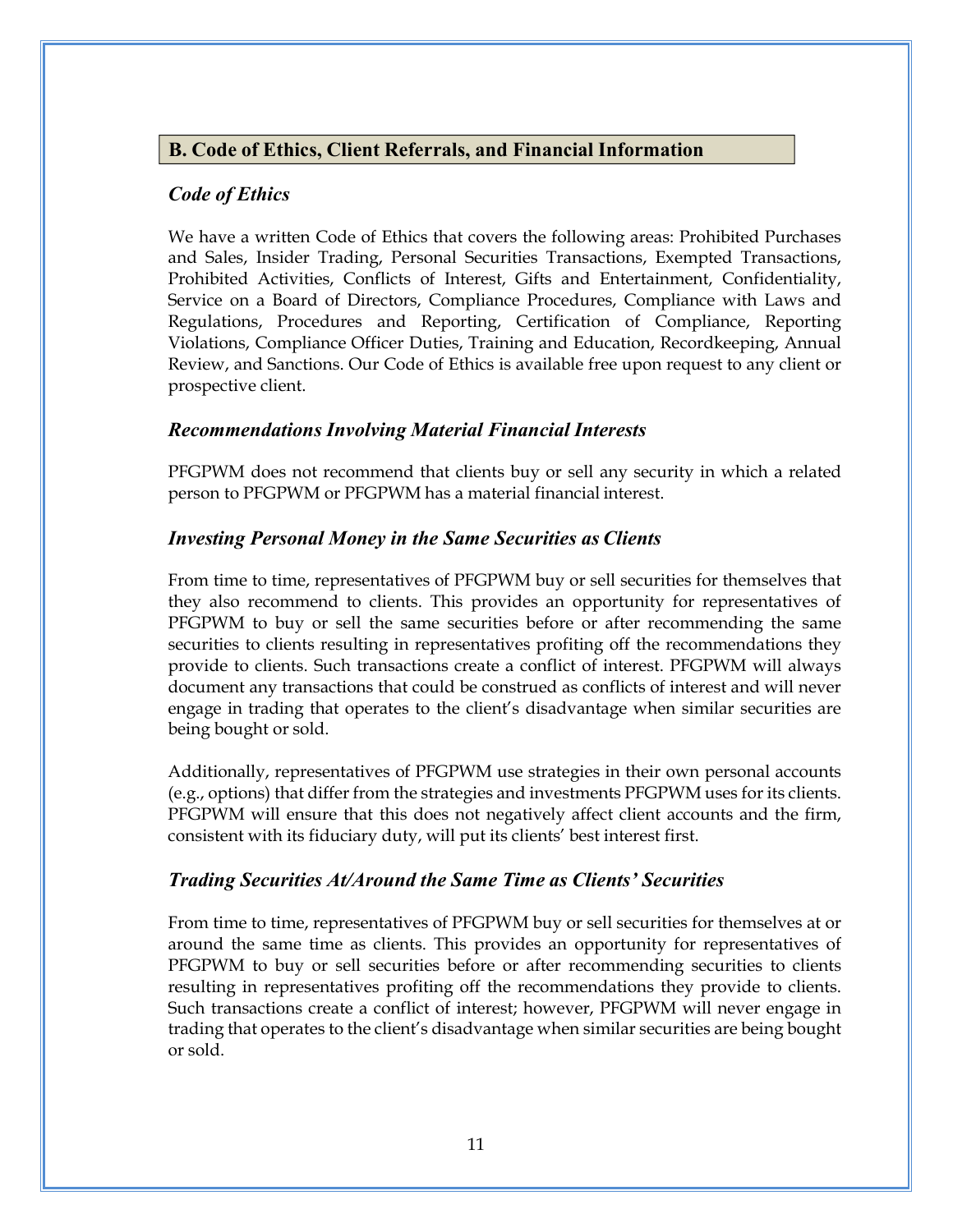## <span id="page-15-0"></span>*Frequency and Nature of Periodic Reviews and Who Makes Those Reviews*

Client accounts are reviewed at least quarterly by Jeffrey D Perry, Andrew Whitten Nicholas R McDevitt, Robert M Perry or Joao A Teixeira with regard to their investment policies and risk tolerance levels. All accounts at PFGPWM are assigned to these reviewers.

## <span id="page-15-1"></span>*Factors That Will Trigger a Non-Periodic Review of Client Accounts*

Reviews may be triggered by material market, economic or political events, or by changes in client's financial situations (such as retirement, termination of employment, physical move, or inheritance).

## <span id="page-15-2"></span>*Content and Frequency of Regular Reports Provided to Clients*

Each client will receive at least quarterly from the custodian, a written report that details the client's account including assets held and asset value which will come from the custodian.

## <span id="page-15-3"></span>*Economic Benefits Provided by Third Parties for Advice Rendered to Clients (Includes Sales Awards or Other Prizes)*

PFGPWM does not receive any economic benefit directly or indirectly from any third party for advice rendered to its clients. There is no direct link between PFGPWM's participation in the TD Ameritrade Program and the investment advice it gives to its clients.

## <span id="page-15-4"></span>*Compensation to Non – Advisory Personnel for Client Referrals*

PFGPWM, via written arrangement, retains third parties to act as solicitors for PFGPWM's investment management services. All compensation with respect to the foregoing will be fully disclosed to each client to the extent required by applicable law. PFGPWM will ensure each solicitor is properly registered in all appropriate jurisdictions.

## <span id="page-15-5"></span>*Balance Sheet*

PFGPWM does not require nor solicit prepayment of more than \$1,200 in fees per client, six months or more in advance and therefore does not need to include a balance sheet with this brochure.

## <span id="page-15-6"></span>*Financial Conditions Reasonably Likely to Impair Ability to Meet Contractual Commitments to Clients*

PFG Private Wealth Management, LLC applied for and received a PPP loan in response to the COVID-19 pandemic. Due to the uncertainty surrounding the outbreak, PFG Private Wealth Management, LLC believed that this was a prudent action for our